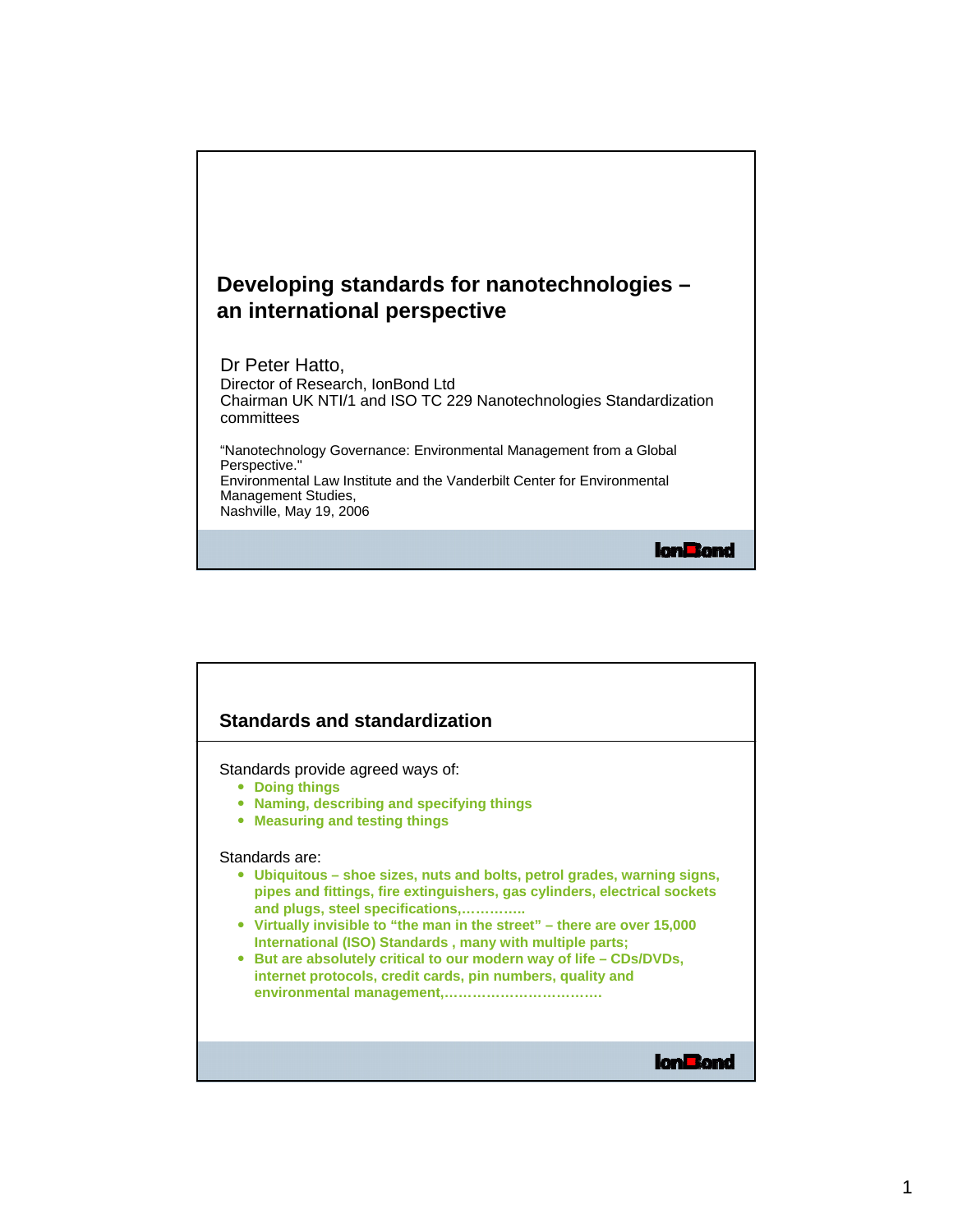

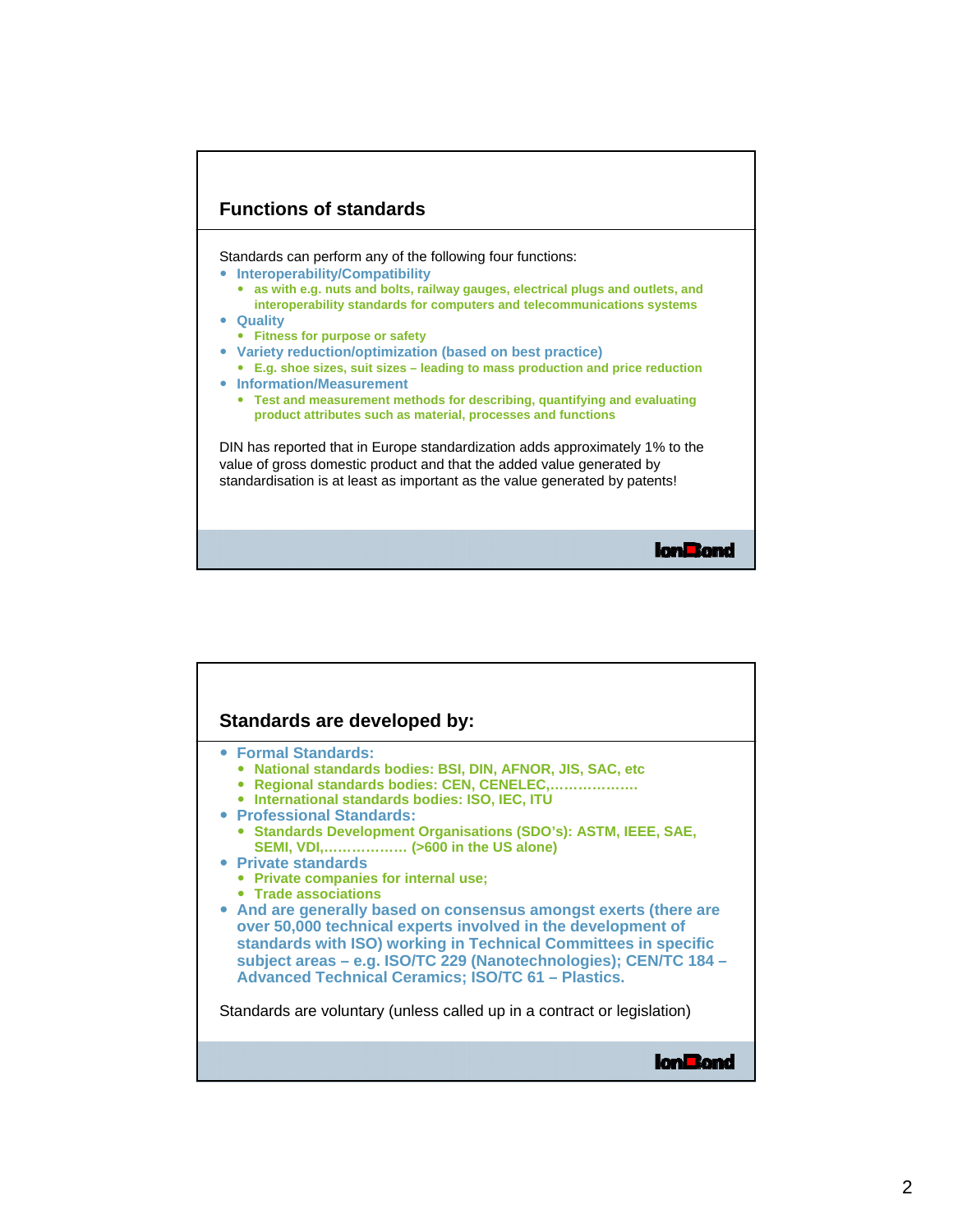

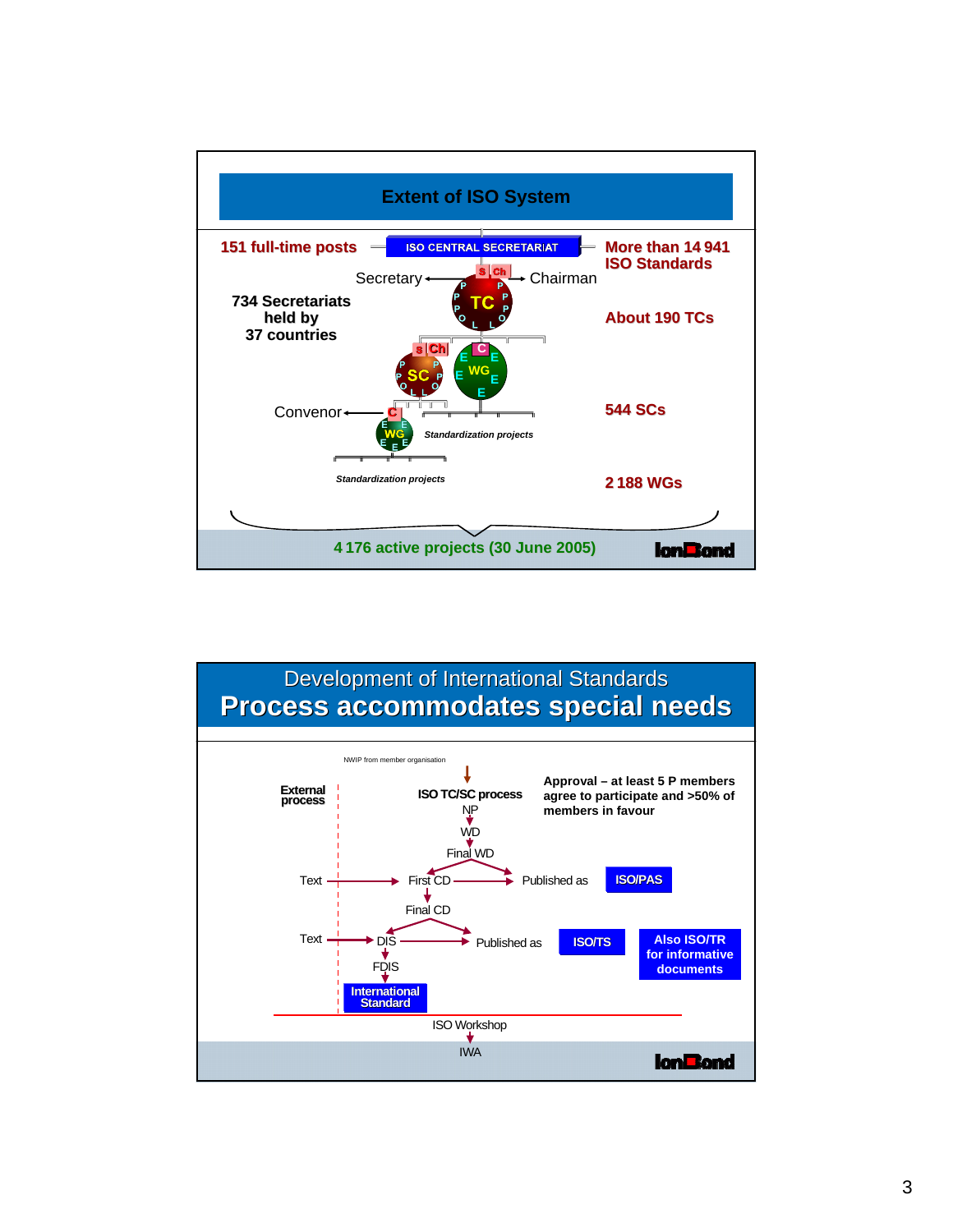

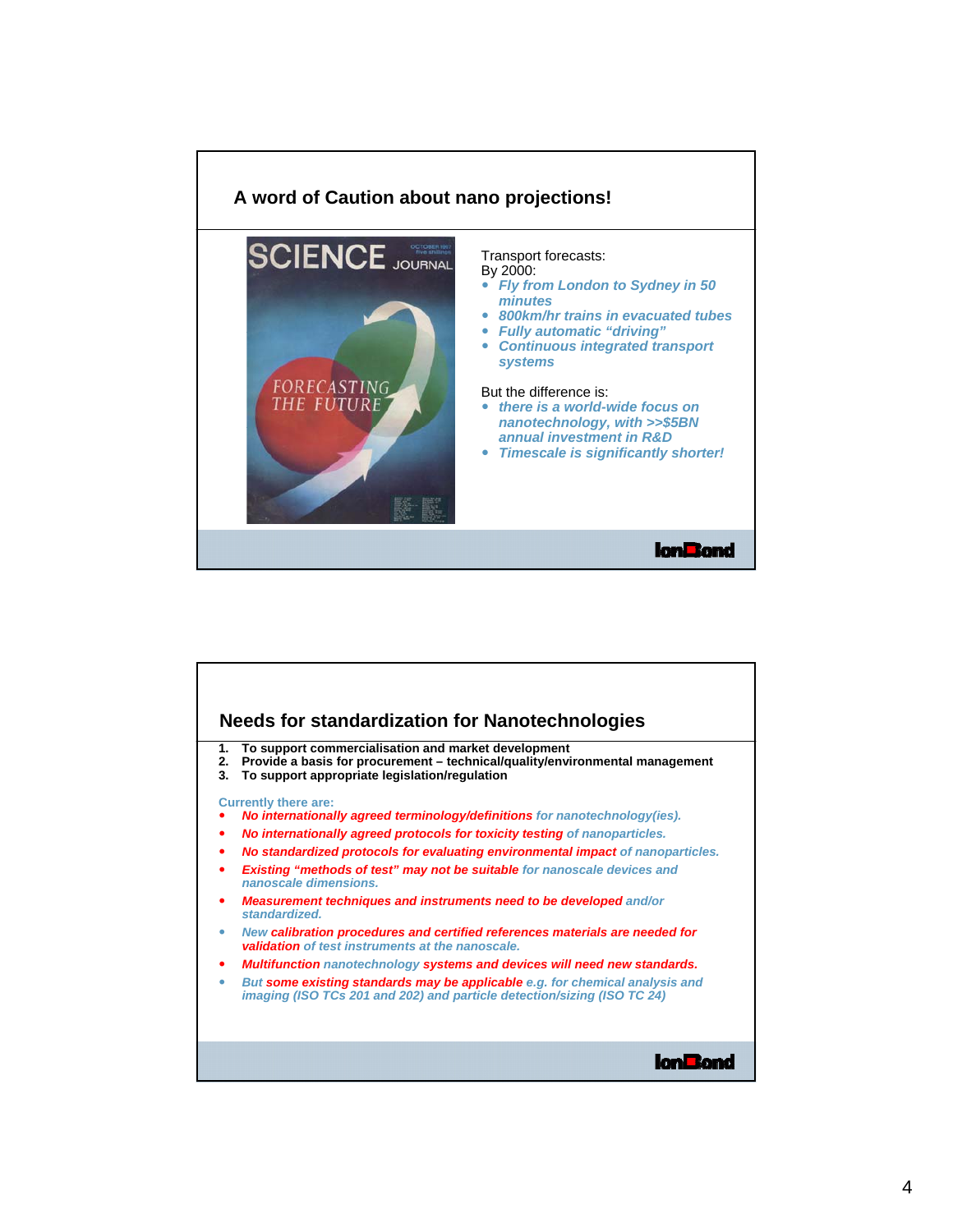## **ISO TC 229 adopted Scope**:

**"Standardization in the field of nanotechnologies that includes either or both of the following:**

- *Understanding and control of matter and processes at the nanoscale, typically, but not exclusively, below 100 nanometres in one or more dimensions where the onset of size-dependent phenomena usually enables novel applications;*
- *Utilizing the properties of nanoscale materials that differ from the properties of individual atoms, molecules, and bulk matter, to create improved materials, devices, and systems that exploit these new properties*

**Specific tasks include developing standards for:**  *terminology and nomenclature; metrology and instrumentation, including specifications for reference materials; test methodologies; modelling and simulation; and science-based health, safety, and environmental practices***."**

**Note: Scope is further defined by the TC's "Strategy Statement"**

**lonBond** 

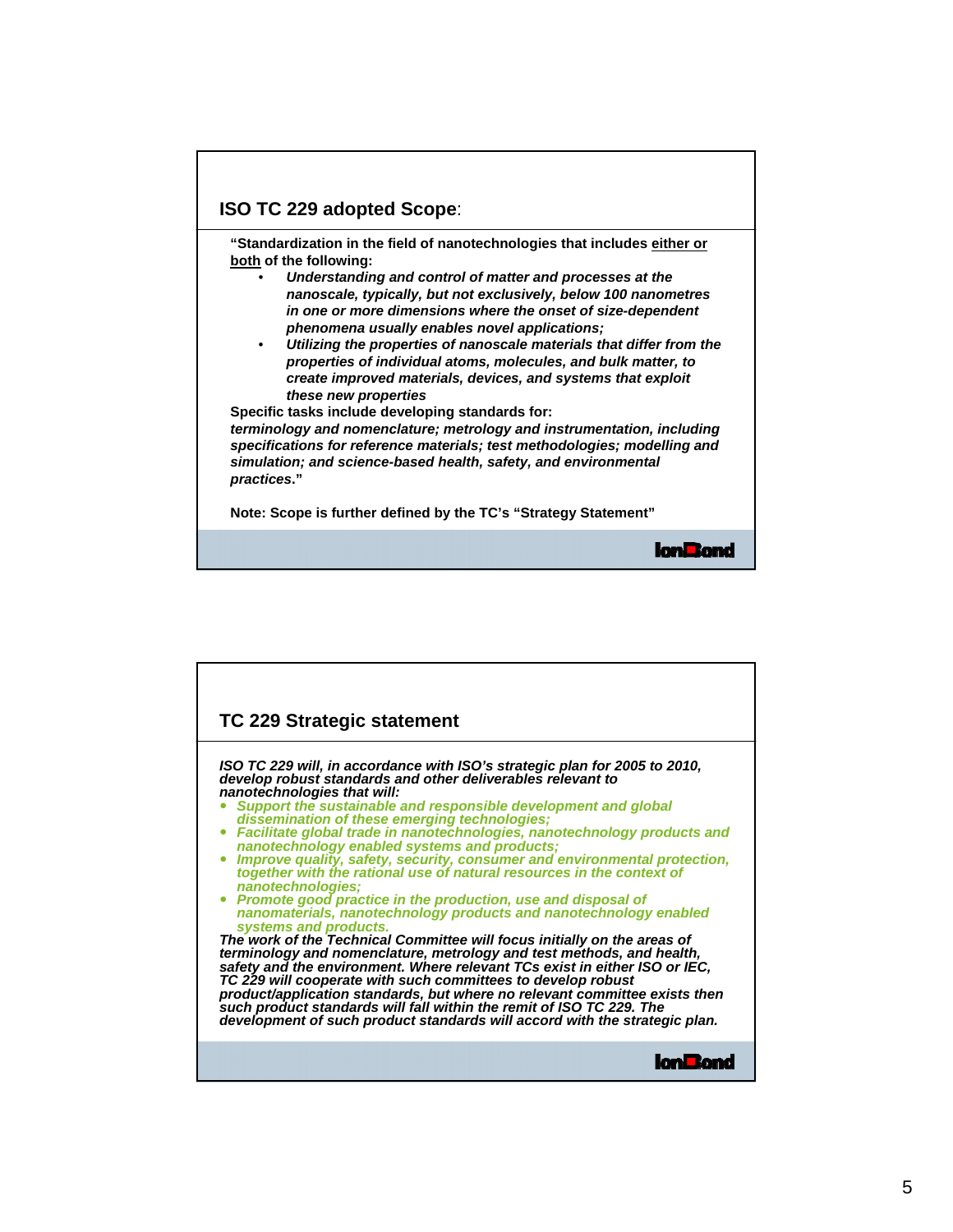

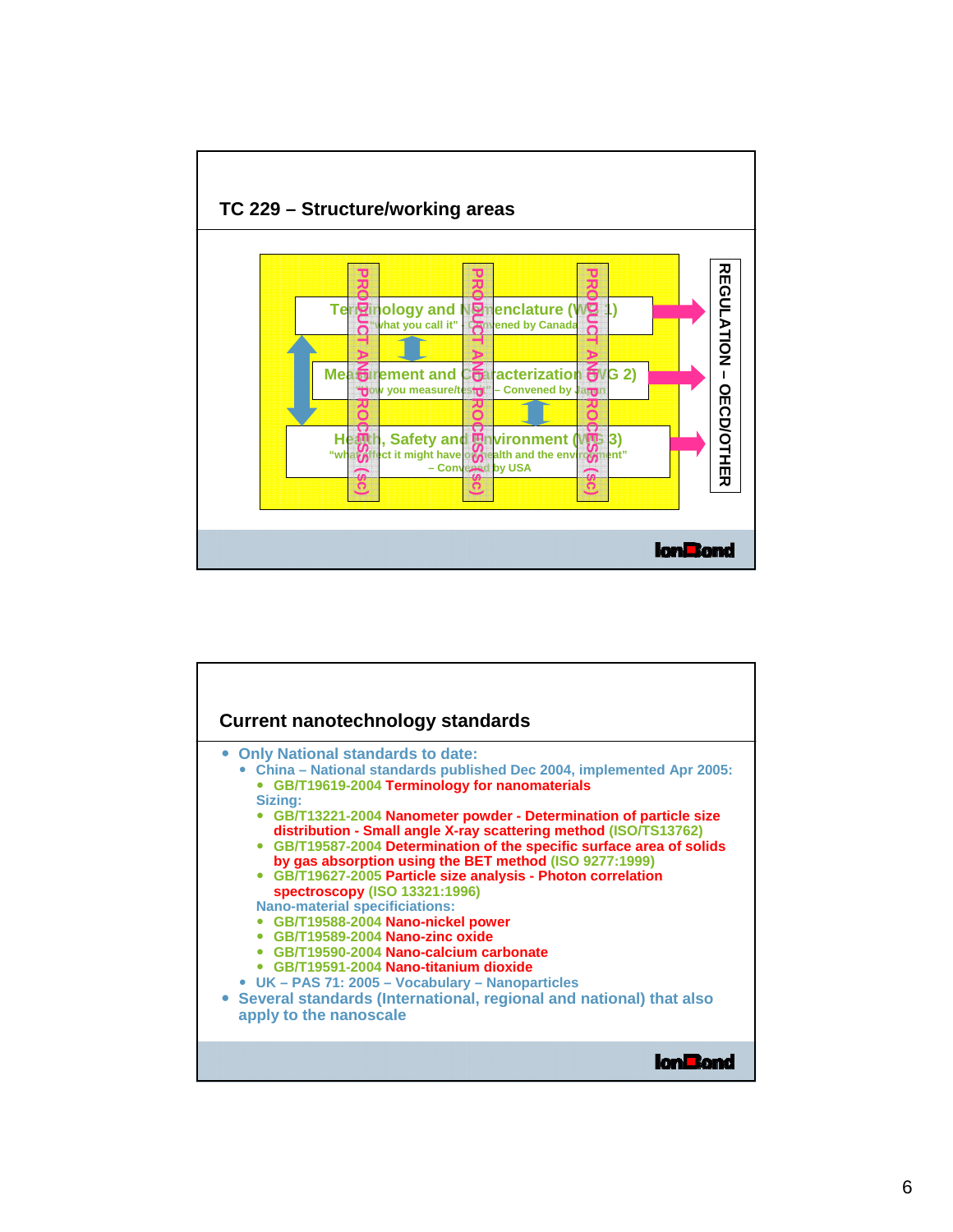

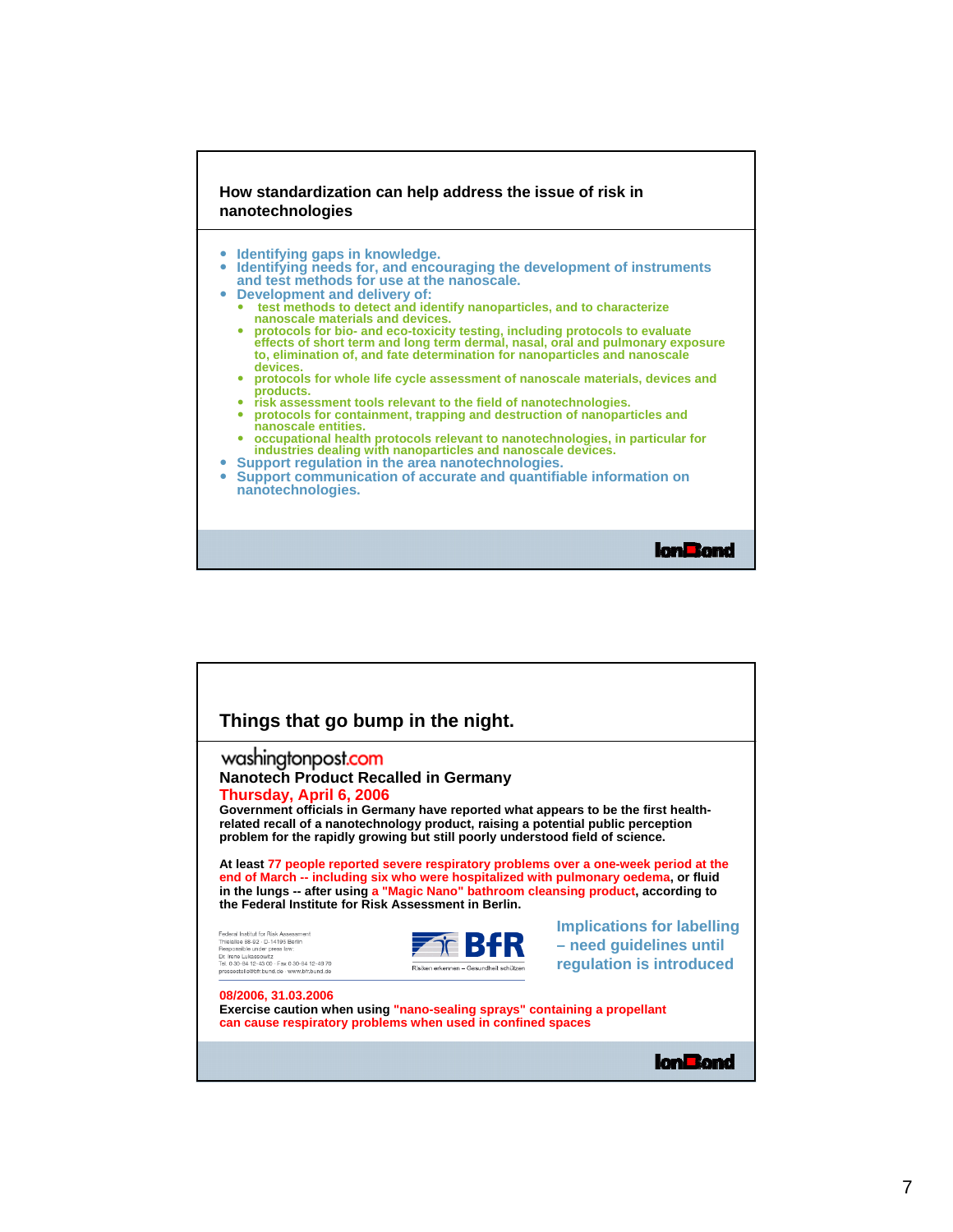